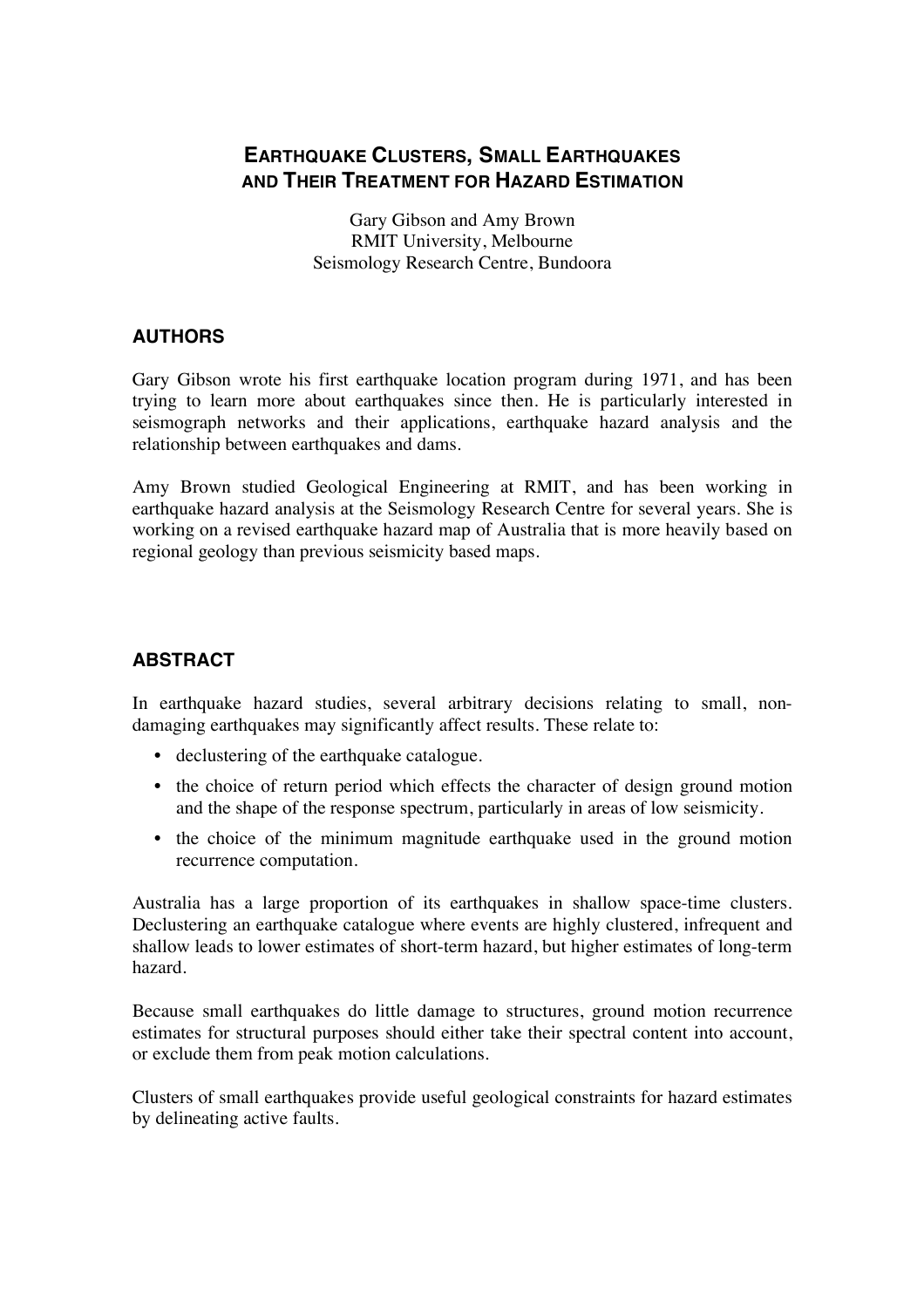# **EARTHQUAKE CLUSTERS, SMALL EARTHQUAKES AND THEIR TREATMENT FOR HAZARD ESTIMATION**

Gary Gibson and Amy Brown RMIT University, Melbourne Seismology Research Centre, Bundoora

#### **INTRODUCTION**

In earthquake hazard studies, there are several arbitrary decisions relating to small, nondamaging earthquakes that may significantly affect the results. These include:

- the definition of dependent events (foreshocks and aftershocks) as used to decluster the earthquake catalogue.
- the arbitrary choice of the return period (or annual probability of exceedance) can have a dramatic effect on the character of design ground motion, and the shape of the response spectrum. This is particularly so in areas of low seismicity where a short return period will emphasise motion from small earthquakes.
- the choice of the minimum magnitude earthquake used in the ground motion recurrence computation. When attenuation functions are extrapolated outside of the magnitude and distance range of the data used in their derivation, there can be significant effects on hazard estimates that depend on the form of the functions.

## **CLUSTERS**

Australia has an unusually high proportion of earthquakes within clusters. In some areas more than 90% of catalogue events may be included in foreshock-mainshock-aftershock sequences or swarms. Swarms may involve hundreds of events, and often occur at very shallow depths within one or two kilometres of the surface. Although foreshocks and aftershocks can cause some damage, most earthquake damage is caused by the largest event in each sequence. Seismicity studies should consider the recurrence of sequences rather than individual events, and total moment rather than individual magnitudes.

Small shallow earthquakes can give very high peak ground accelerations (PGA). Although these may have the potential to cause non-structural damage to nearby buildings, earthquakes smaller than about magnitude 4 to 5, whether they are foreshocks, mainshocks or aftershocks, rarely cause damage to engineered structures.

Declustering an earthquake catalogue means removing dependent events, including foreshocks, aftershocks, and swarm events (except for the largest event in each swarm). The number of events removed is affected by the definition of dependent event.

Typically, events that are within a given time interval and a given distance of a larger event are regarded as dependent. This time interval and distance may vary with magnitude. The chosen values are arbitrary. For example, a dependent event may be defined as being within three weeks and 20 kilometres of a larger event.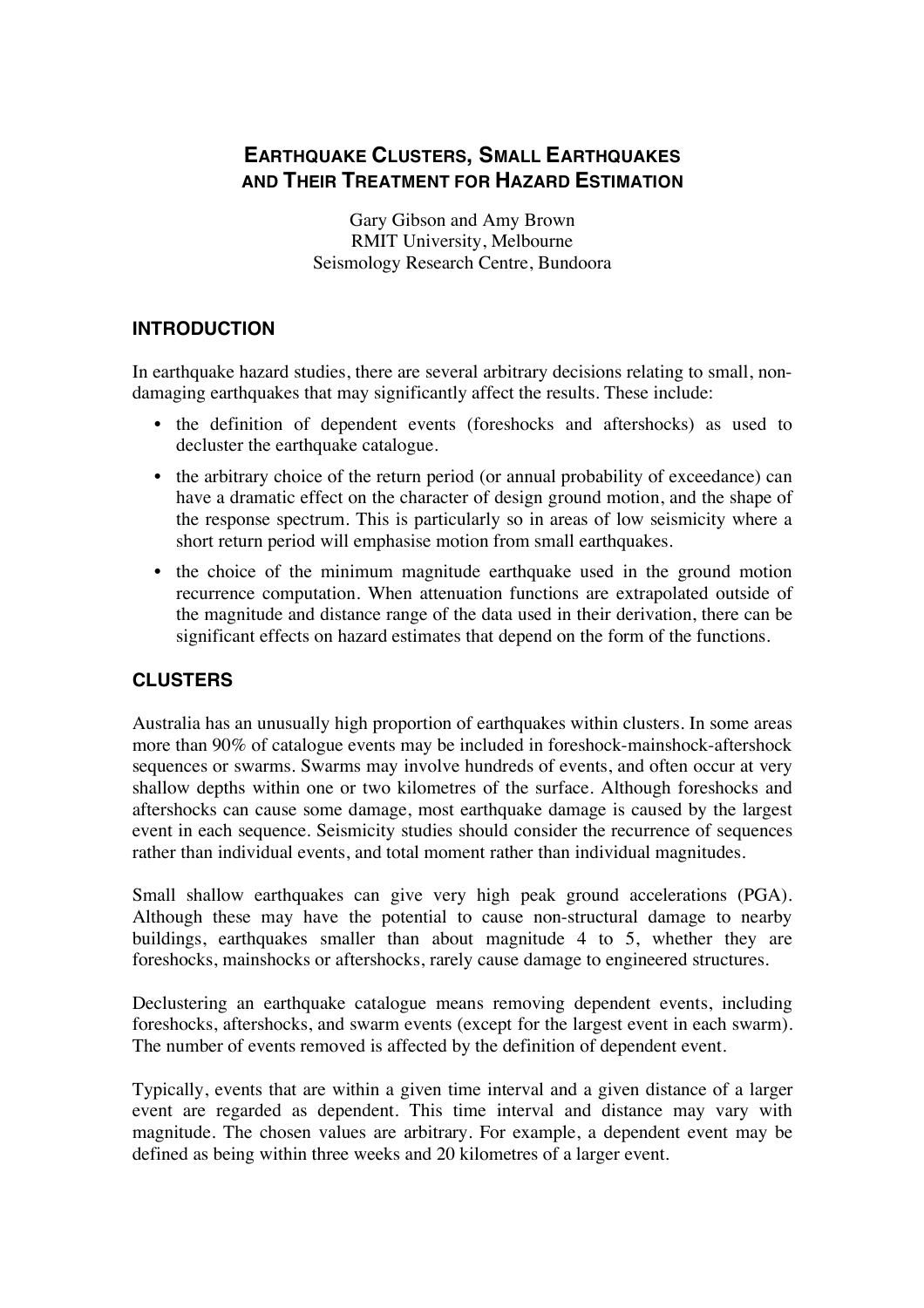In Australia, aftershocks may last for a very long period. For example, aftershocks of the Tennant Creek earthquakes of 22 January 1988 are continuing almost 12 years later. The Burragorang earthquake of 9 March 1973 was followed by aftershocks that lasted for more than a year.

The decluster interval chosen should perhaps be some small proportion of the return period of a larger earthquake *at the particular location*. A value of about one thousandth of the return period of the largest magnitude in the sequence may be appropriate. The cluster distance could be related to the rupture length for this event.



*Figure 1: The effect of declustering on an earthquake hazard study in Central Victoria. A dependent event was defined as being within three weeks and 20 km of a larger event. The 1000 year earthquake magnitude for the declustered data is 6.1 compared with 5.7 for a fit using all events.*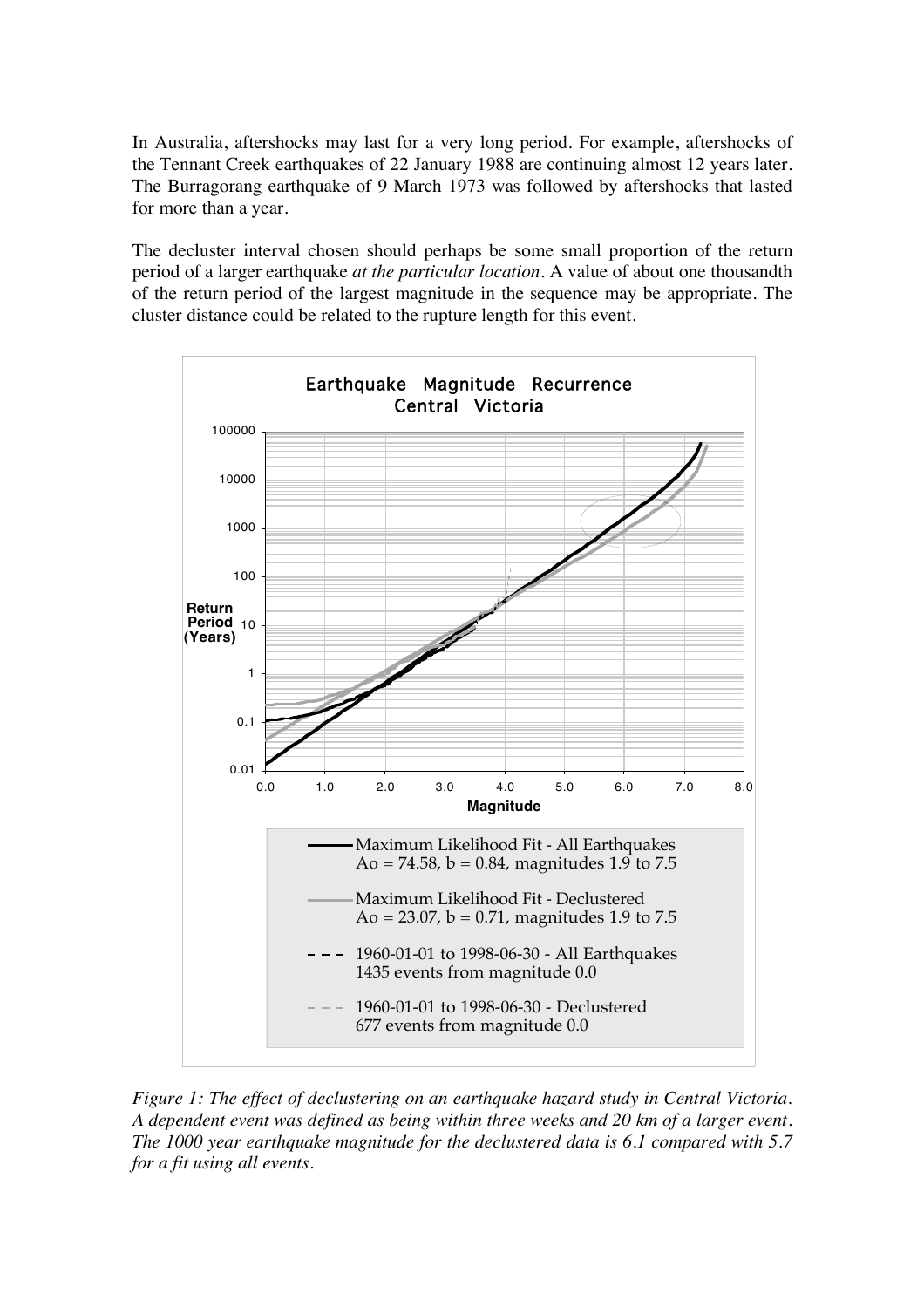Excluding cluster events from a Cornell-McGuire probabilistic earthquake hazard study may suggest that declustering would reduce the apparent hazard in the area. However, as shown in figure 1, declustering lowers the relative number of small to large earthquakes (the b value). After extrapolation to the long return periods for larger earthquakes, this leads to a *higher* apparent hazard than when clustered events were included. Declustering also increases the apparent uncertainty in the estimates of the activity rate and b value because of the reduced number of events.

## **EFFECTS OF SMALL EARTHQUAKES**

Earthquake hazard depends on the amplitude, frequency content and duration of the ground motion. Earthquake magnitude affects all three factors significantly. The distance from the earthquake affects amplitude, but has relatively little affect on frequency content and duration.

Earthquakes smaller than about magnitude 4 rarely do any damage to structures. Ground motion recurrence estimates for structural purposes should either take their spectral content fully into account, or exclude small events from ground motion calculations. In stable continental regions, where events are infrequent and very shallow, inclusion of small events can give estimates of PGA that are high and misleadingly conservative.

Clusters provide useful geological constraints for hazard estimates by delineating active faults. Modern portable digital seismograph systems in dense arrays, with high sample rates and precision timing, can locate cluster events to within 100 metres or better in both epicentre and depth. It may then been possible to associate the activity with a particular fault, previously known or unknown. A nearby active fault will significantly increase hazard estimates.

## **ATTENUATION FUNCTIONS**

The shape of the response spectrum of earthquake ground motion varies significantly with magnitude and distance. Figure 2 shows response spectra for the attenuation function given by Sadigh and others, 1997. The magnitude and distance ranges of the data used to derive the function are emphasised.

Small earthquakes produce relatively little low frequency motion, so the gradient of the spectrum up to peak response increases significantly with decreasing magnitude. The frequency at which the peak response acceleration occurs also increases with decreasing magnitude.

The proportion of high frequency motion relative to low decreases with distance, because high frequency motion is attenuated with distance at a greater rate than low frequency motion.

For distances that are small relative to the rupture dimension (up to 10 km for M 6.0), there is relatively little variation of spectral acceleration, and thus little variation in spectral shape. Of course, by definition, the low frequency spectral displacement will increase a little with increasing magnitude for nearby events.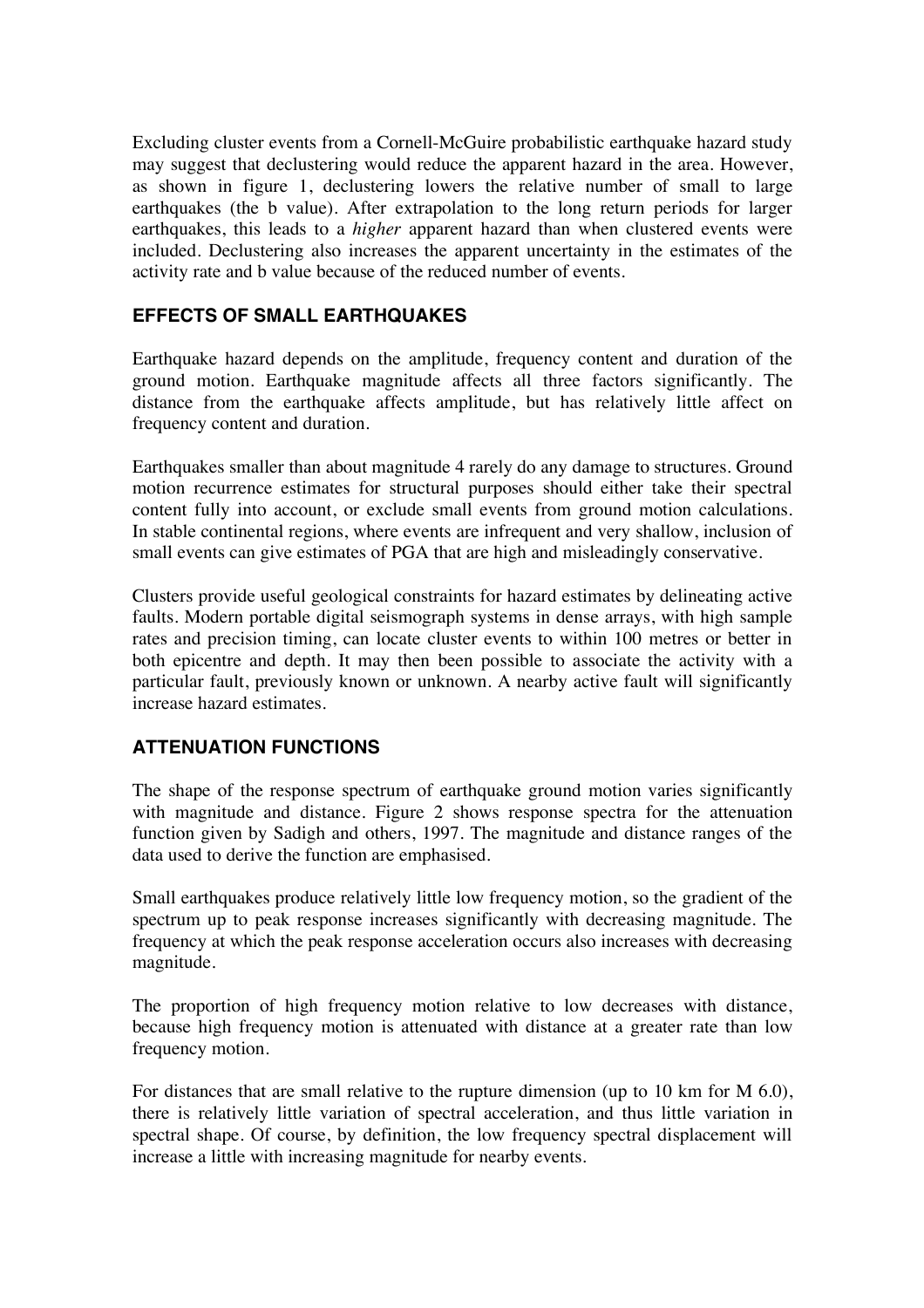

*Figure 2: Sadigh 1997 attenuation for horizontal motion, 5% damping, and rock sites. The solid black lines show magnitude and distance ranges best constrained by the data. The response spectral acceleration at 100 Hz is numerically equal to the PGA.*

#### **EARTHQUAKE HAZARD ESTIMATES**

To illustrate the problems associated with indiscriminate use of small earthquakes in earthquake hazard estimates, a comparison was made of uniform hazard spectra computed using the EZ-FRISK program (Risk Engineering Inc, 1997) for return periods of 1,000 and 10,000 years, and for two modern spectral attenuation functions (figure 3).

One of the attenuation functions was produced by Toro, Abrahamson and Schneider (1997), using data from central and eastern USA. These are areas of low attenuation and high stress drop earthquakes, comparable with central and Western Australia. The other function is by Sadigh and others (1997), as used above. It was derived using data from western USA, which has higher attenuation and lower stress drop earthquakes. This gives lower high-frequency ground motion than the Toro function, and is more suitable for application in eastern Australia.

The same seismicity model was used for all calculations, with values typical of Victoria including a relatively low activity level, b value of 1.0, maximum credible magnitude of 7.5, and earthquake depths to 10 km. Spectra were computed for horizontal motion on bedrock, with probability of exceedance of 0.5 and damping of 5%.

For each of the attenuation functions and return periods, spectra were computed considering earthquakes from magnitude 1.0 to 7.5, from 3.0 to 7.5, and from 5.0 to 7.5.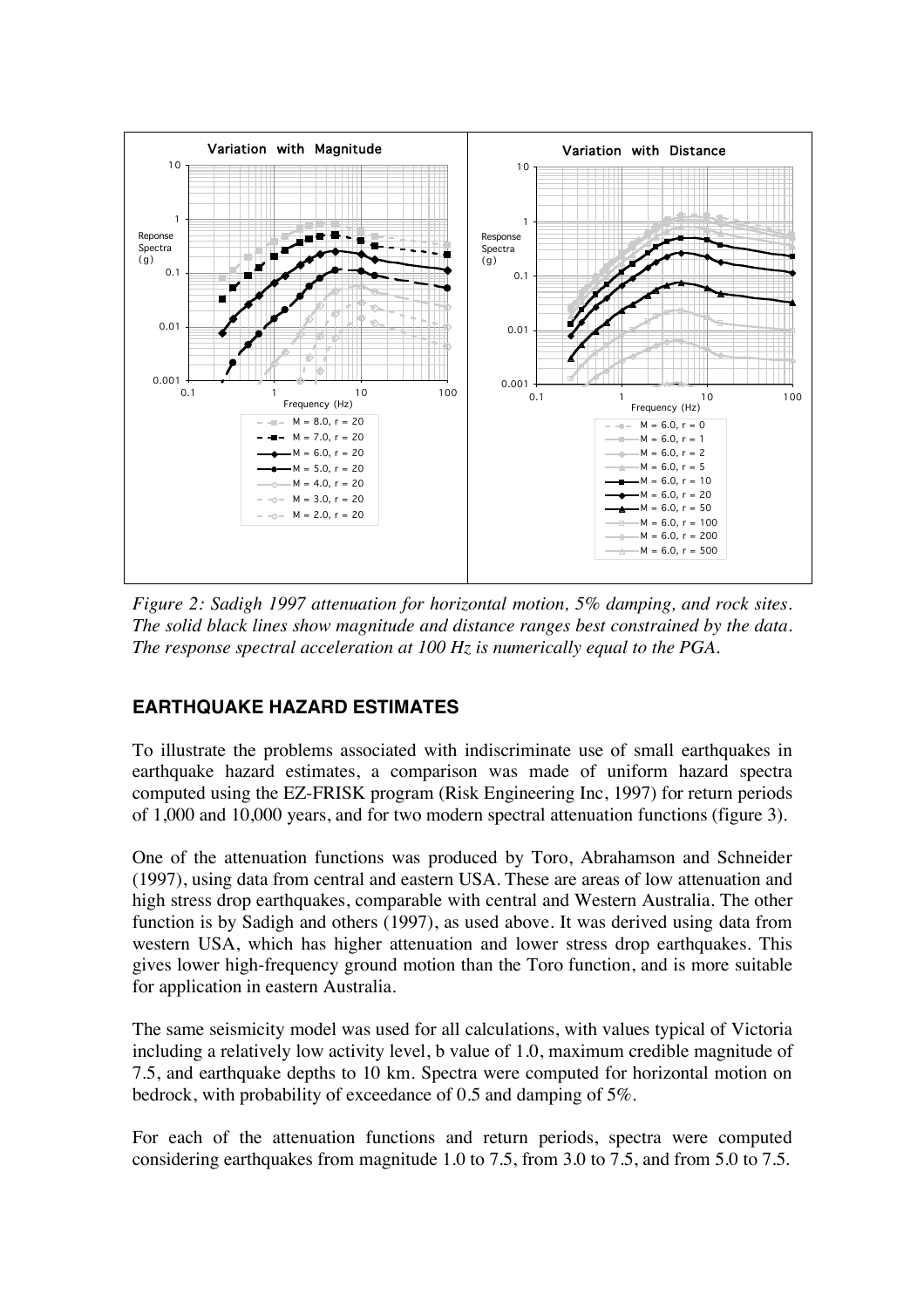

*Figure 3: Comparison of uniform hazard spectra considering minimum magnitude, return periods of 1000 and 10,000 years, and two different attenuation functions, both extrapolated to earthquake magnitudes outside their range of validity. These are pseudo-velocity spectra, with spectral acceleration axes from 0.1 g to 3 g also plotted.*

Both attenuation functions were derived using data that was predominantly in the magnitude range from 5 to 7, and the distance range from 10 to 100 km. Ideally, neither should be used outside these ranges.

However, earthquake hazard analyses are concerned about large nearby earthquakes, so extrapolation outside the empirically determined ranges is not unusual. This is often knowingly done when extrapolating to larger earthquakes. Extrapolating to smaller earthquakes can have significant and unexpected effects on hazard estimates.